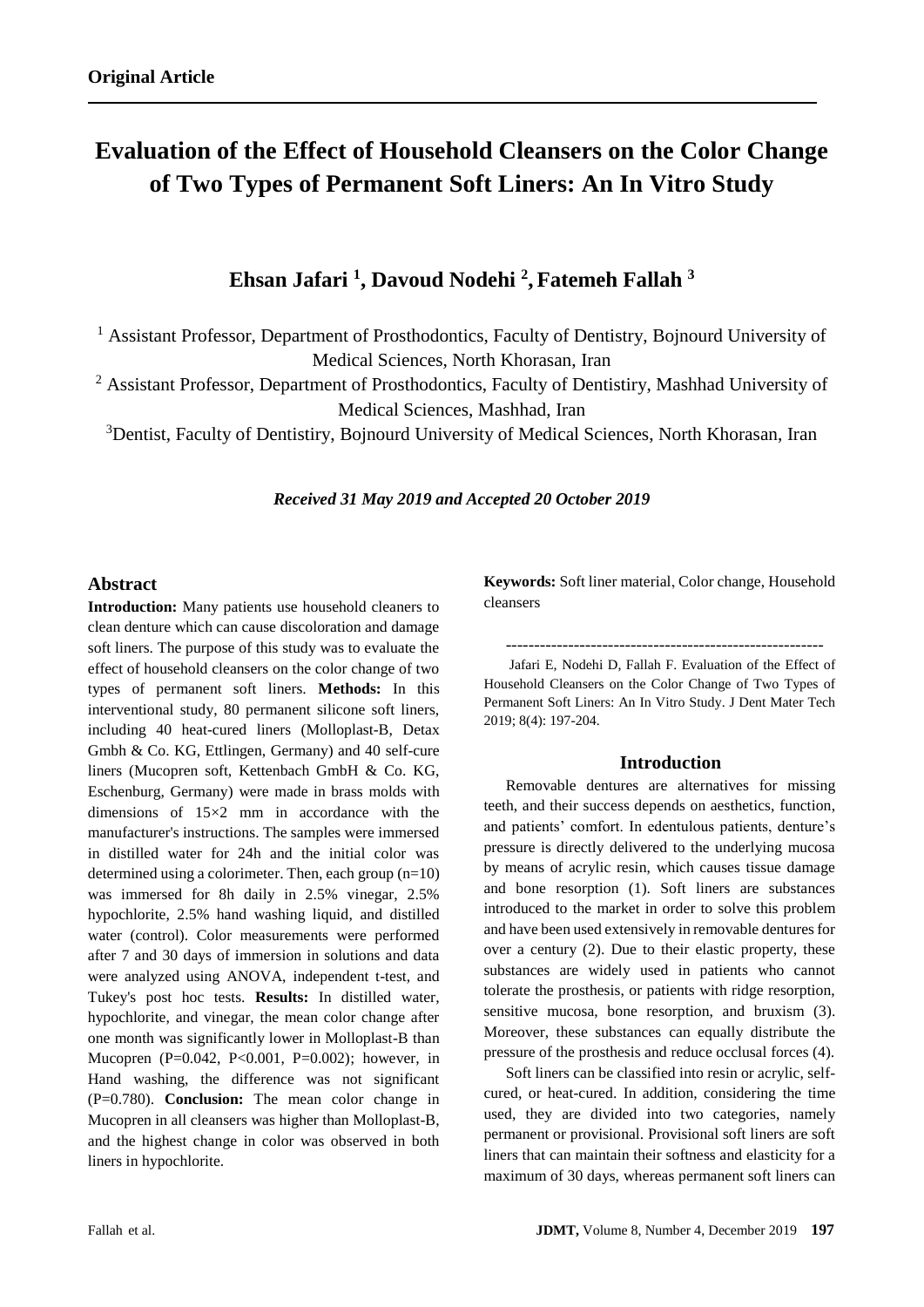be utilized for more than 30 days even for months or years as some studies suggest (5). These substances require some properties, such as compatibility with the oral tissue, shape and colour stability, resistance to wearing, strong bond to the denture, and also resistance against the dynamic situation of the oral cavity. These properties should not be affected by cleaning methods  $(6)$ .

The liners' color stability is an important criterion to assess their functional ability; moreover, color change indicates aging and damage which have a negative impact on patients' satisfaction (7).

Since the structure and surface roughness of these substances lead to the colonization of microorganisms (8), patients should regularly perform the cleaning methods which can cause alteration in some of the liners properties, such as discoloration, swelling and water absorption, imbibition, and microorganism's growth (9).

The most common and effective way to remove the biofilm from the denture's surface is the utilization of the chemical cleansers besides the mechanical methods (10). Household cleaners are among the cleansers which are used by many patients due to their accessibility. These cleansers are cheap and can normally be found at homes (11). Daily use of these cleaners affect the physical and mechanical properties of these liners and can lead to discoloration and esthetics defects which eventually results in spending more time and expense on their repair.

Sometimes, the patient is satisfied with the prosthesis and feels comfortable with it; however, the issue of aesthetics is the reason behind the patient's dissatisfaction (12, 13). Therefore, the color stability of the liners is of great importance, and it is necessary to choose the right and ideal cleansers to reduce possible alterations (14). Although these cleaners are used by the majority of people, there is a dearth of research investigating the effects of cleansers on the liners. Furthermore, it is of utmost importance to find a suitable therapeutic method to disinfect the dentures without harming their mechanical properties (15, 16). Therefore, this study was conducted to determine the effect of household cleansers on the color change of soft liners which was an important indicator for their replacement. To this end, this study also attempted to enhance the people's knowledge about the effect of household cleansers on the quality of the prosthesis.

## **Materials and Methods**

Table I presents the materials used in this study (i.e., 40 heat-cured and 40 self-cured silicon liners). In order to make the samples, 65×40×6 mm brass mold with 3 separate and attachable plates was made using screws (Figure 1). The upper and lower plates were flat in order to prepare a smooth surface for liners, and the middle

plate had six 15×2 mm cylindrical spaces for soft liners (1).



**Figure 1**. The dimension of a brass mold

#### *Fabrication of heat-cured soft liners is as follows:*

The inner surface of the mold was greased by Vaseline to facilitate the extraction of soft liners to make Molloplast-B samples. Then, the soft liners were placed in the spaces using a clean plastic spatula. Three plates of the mold were attached to each other, the excess liners were removed using a scalpel, and the molds were placed under a pressure of 100 KP for 10-15 min. For polymerization, the molds were placed in the cold water inside the curing units (Polymerizer FOR MUFLAS M-9 MESTRA, SPAIN). In this unit, the temperature gradually increases up to 100C/121F and remains in this situation for 2 h. Subsequently, the samples cool down slowly. It should be noted that the process of curing the soft liner was followed according to the manufacturers' instructions.

#### *Fabrication of self-cured soft liners is as follows:*

Soft liners were injected into the molds. The molds were put under pressure so that the excess liners would be evacuated to make Mucopren soft samples. Then, excess liners were removed using a scalpel. For completion of polymerization, molds were placed in the 45-50 °c water according to the manufacturers' instruction. After polishing the samples, 80 samples of soft liners with a size of  $15\times2$  mm were made in this study. All samples were immersed in distilled water for 24 h (2).

#### *Colour measurement of the samples is as follows:*

After the determination of the initial color by a colorimeter device (Konica Minolta CR-400, JAPAN), each of the 40 self-cured and heat-cured samples of silicone soft liners were randomly divided into 4 groups. Each group was immersed in either distilled water, 2.5% white vinegar, 2.5% bleaching hypochlorite sodium solution, or 2.5% hand washing liquid for 8 h at the room temperature (Figure 2), and for the rest of the day, they were placed in distilled water (13,17,18) (Table I).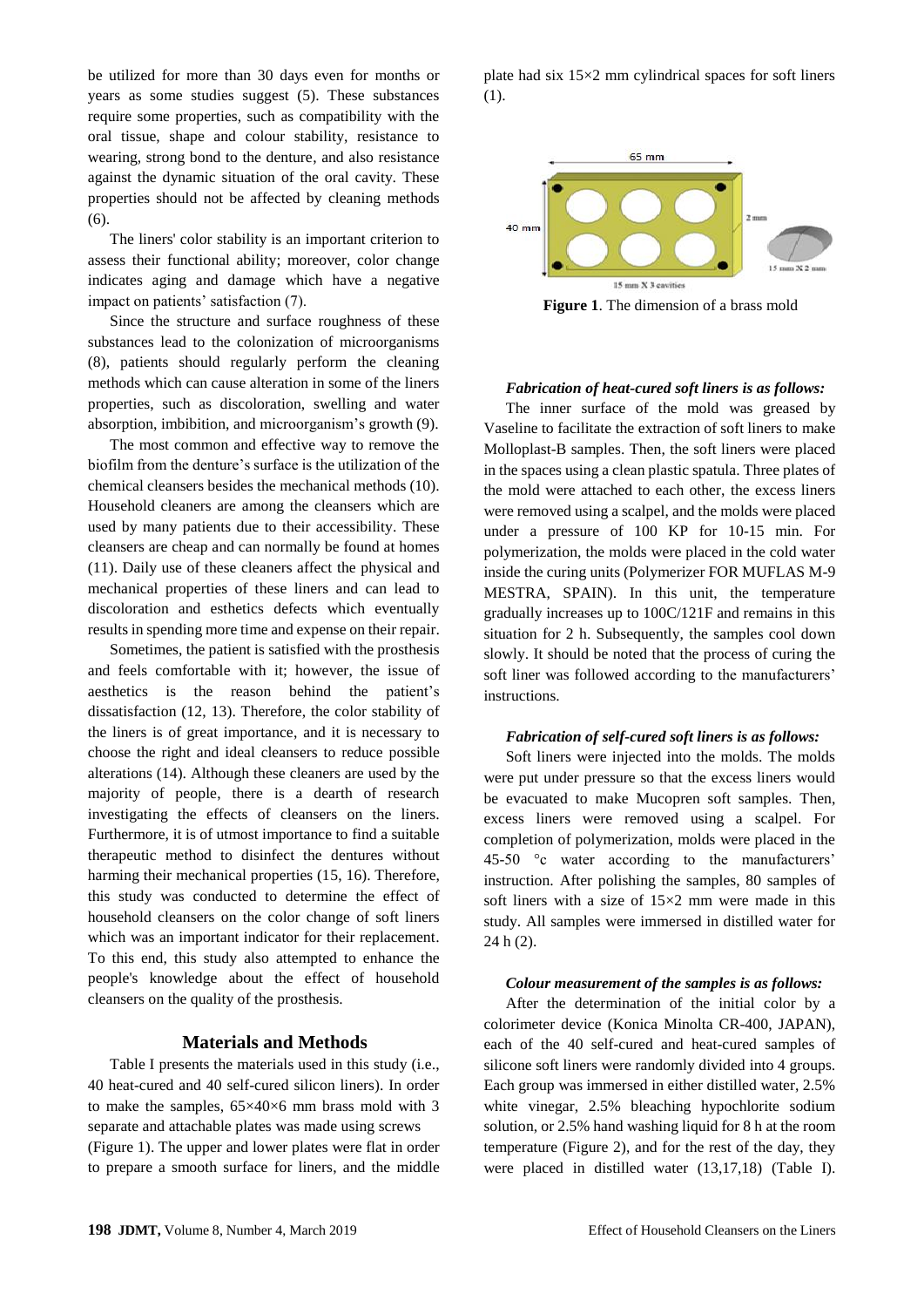Solutions were changed daily, and samples were washed by distilled water and dried in the open air (2). The color of soft liners was measured after 7 and 30 days using a colorimeter device.



**Figure 2.** Samples distilled in cleansers

Colorimeter device determines the color variations using three indices, namely  $L^*$ ,  $a^*$ , and  $b^*$ . The  $L^*$ indicates lightness and has a range between 0 (black) and 100 (white). Moreover, the positive and negative values of a\* show red and green colors, respectively. Regarding b\*, positive and negative values signify yellow and blue colors, respectively. Color change in samples was calculated using the following formula:

 $\Delta E = [(\Delta L^*)^2 + (\Delta a^*)^2 + (\Delta b^*)^2]^{1/2}$ 

The data were analyzed using SPSS software (version 23). In addition, the Shapiro-Wilk test was used to evaluate the normal distribution of the data. Since the data were distributed normally, the analysis of variance (ANOVA) was applied for the analysis of the four sample groups. Furthermore, Tukey's post hoc and independentsample t-test were employed for the paired comparison of the groups. A P-value less than 0.05 was considered statistically significant.

#### **Results**

 According to the results obtained from ANOVA to study the discoloration, an association was observed between the type of the liner and that of the cleanser (P<0.001). In addition, there was a statistically significant difference between the cleansers regardless of the soft liner type  $(P<0.001)$ . Moreover, a statistically significant difference was found between the two types of soft liners regardless of the cleansers type  $(P<0.001)$ (Figure 3).

## **The following results are obtained from independent t-test after one week and one month:**

The mean color change using distilled water, white vinegar, and hypochlorite sodium was significantly lower after one week in the Molloplast-B group, compared to the Mucopren soft group  $(P=0.001, P<0.001, and$ P<0.001, respectively). However, regarding the hand washing liquid, the Molloplast-B group obtained a higher number of discoloration, compared to Mucopren soft liner, which was not statistically significant (P=0.331, Table II).

Furthermore, the mean discoloration using distilled water, white vinegar, and hypochlorite sodium cleansers after a month was significantly lower in the Molloplast-B group, compared to Mucopren soft liner (P=0.004, P<0.001, and P=0.002, respectively). However, the mean discoloration was lower in the Molloplast-B group, compared to Mucopren considering hand washing liquid (Figure 4). It is worth mentioning that this difference was not statistically significant (P=0.780, Table III)

| Table I. Commercial name, materials, and manufacturer used in the study |  |  |  |
|-------------------------------------------------------------------------|--|--|--|
|-------------------------------------------------------------------------|--|--|--|

| Manufacturer                | Curing type | Chemical type          | Materials                        |
|-----------------------------|-------------|------------------------|----------------------------------|
| Kettenbach GmbH & Co.       | Self-curing | Silicone-base material | Mucopren soft                    |
| KG, Eschenburg, Germany     |             |                        |                                  |
| Detax Gmbh & Co. KG,        | Heat-curing | Silicone-base material | Molloplast-B 45g                 |
| Ettlingen, Germany          |             |                        |                                  |
| Heinz Co, America           |             | Acetic acid            | Heinz distilled white vinegar 5% |
| Agrado cosmetic Co, Spain   |             | Sodium lauryl sulfate  | AGRADO cosmetic hand washing     |
|                             |             |                        | liquid 500ml                     |
| Clorox chemical Co, America |             | Sodium hypochlorite    | Clorox Bleach original           |
|                             |             |                        | (6% sodium hypochlorite)         |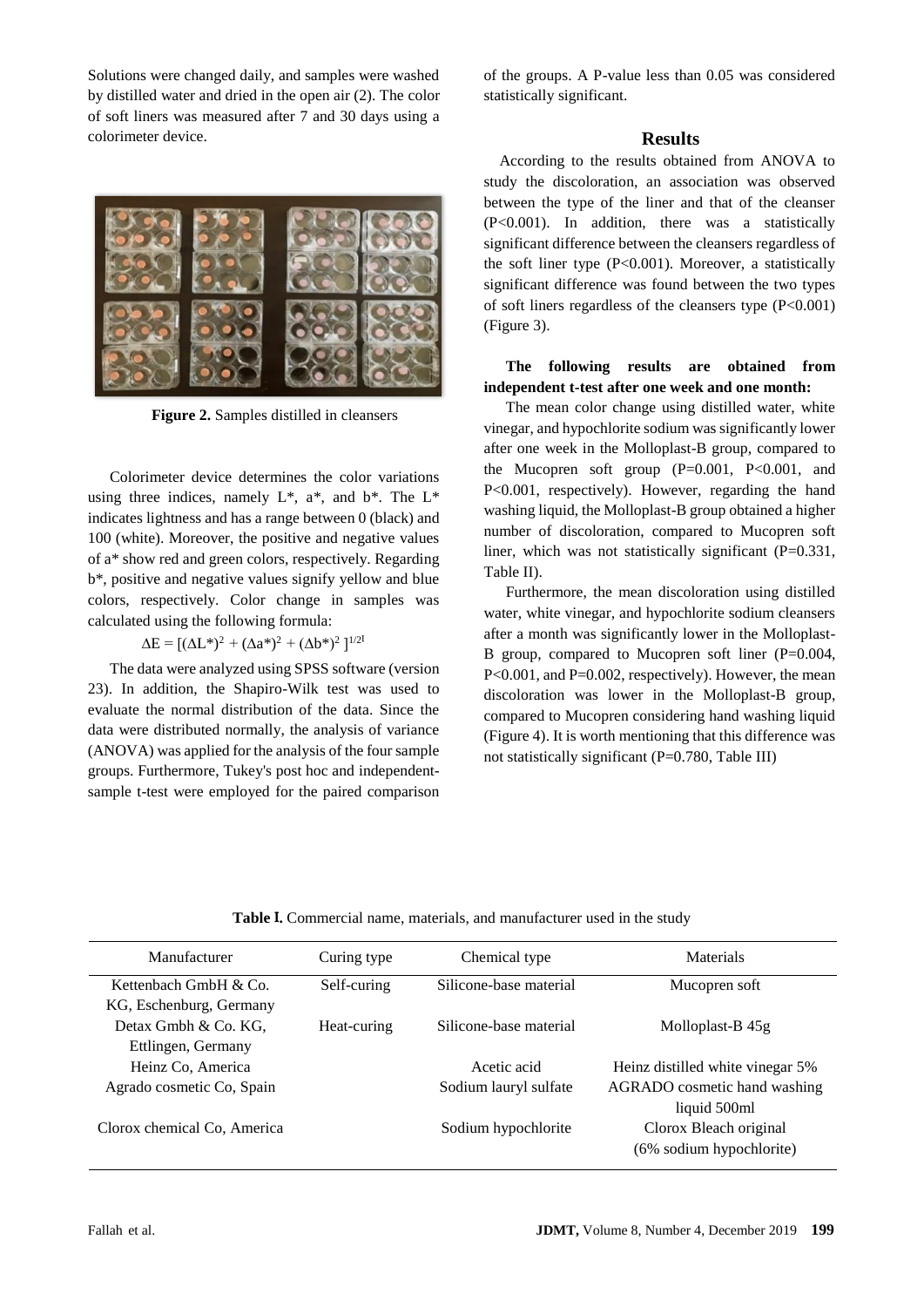**Table II.** Comparison of discoloration between soft liners after a week sorted by the cleansers

| Results of independent t-test | Standard deviation | Mean | Soft liner | <b>Cleanser</b>     |  |
|-------------------------------|--------------------|------|------------|---------------------|--|
| $t = 3.84$                    | 0.33               | 1.07 | Molloplast |                     |  |
| $P=0.001$                     | 0.38               | 1.68 | Mucopren   | Distilled water     |  |
| $t=10.47$                     | 0.21               | 1.22 | Molloplast |                     |  |
| P<0.001                       | 0.35               | 2.58 | Mucopren   | Sodium hypochlorite |  |
| $t=13.79$                     | 0.21               | 1.30 | Molloplast |                     |  |
| P<0.001                       | 0.56               | 3.92 | Mucopren   | Vinegar             |  |
| $t=1.00$                      | 0.51               | 1.34 | Molloplast |                     |  |
| $P=0.331$                     | 0.32               | 1.15 | Mucopren   | Hand washing liquid |  |
|                               |                    |      |            |                     |  |

**Table III.** Comparison of discoloration between soft liners after a month sorted by the cleansers

| Results of independent<br>t-test | Standard deviation | Mean  | Soft liner | Cleanser            |
|----------------------------------|--------------------|-------|------------|---------------------|
| $t = 2.19$                       | 0.516              | 1.32  | Molloplast | Distilled water     |
| $P=0.042$                        | 0.31               | 1.74  | Mucopren   |                     |
| $t = 42.41$                      | 0.35               | 2.62  | Molloplast |                     |
| P < 0.001                        | 0.54               | 11.27 | Mucopren   | Sodium hypochlorite |
| $t = 4.27$                       | 0.55               | 1.57  | Molloplast |                     |
| $P=0.002$                        | 2.72               | 5.32  | Mucopren   | Vinegar             |
| $t=0.28$                         | 0.92               | 1.68  | Molloplast |                     |
| $P=0.780$                        | 0.51               | 1.78  | Mucopren   | Hand washing liquid |

According to the results obtained from two-by-two comparisons of cleansers using Tukey's post hoc test for the Molloplast-B group, it was shown that the mean color change in sodium hypochlorite group was significantly higher than that in other cleansers. However, no significant difference was observed among the other cleansers. With regard to Mucopren soft liner, the results of Tukey's post hoc test suggested that the mean color change was significantly higher in the sodium hypochlorite group, compared to others. It should be noted that the difference between distilled water and handwashing liquid was not statistically significant (Table IV).

| Table IV. Pairwise comparisons of the cleansers regarding the discoloration of the soft liners after one month using |  |
|----------------------------------------------------------------------------------------------------------------------|--|
|                                                                                                                      |  |

| TUKEY'S DOST NOC |              |                     |                     |  |
|------------------|--------------|---------------------|---------------------|--|
| Mucopren         | Molloplast-B | Second cleanser     | First cleanser      |  |
| P-Value          | P-Value      |                     |                     |  |
| $*<0.001$        | $*<0.001$    | Sodium hypochlorite |                     |  |
| $*0.11$          | 0.733        | Vinegar             | Distilled water     |  |
| 0.997            | 0.706        | Hand washing liquid |                     |  |
| $*<0.001$        | $^*0.001$    | Vinegar             |                     |  |
| $*<0.001$        | $*0.048$     | Hand washing liquid | Sodium hypochlorite |  |
| $*0.11$          | 0/986        | Hand washing liquid | Vinegar             |  |

 **\***The difference between the two groups is significant.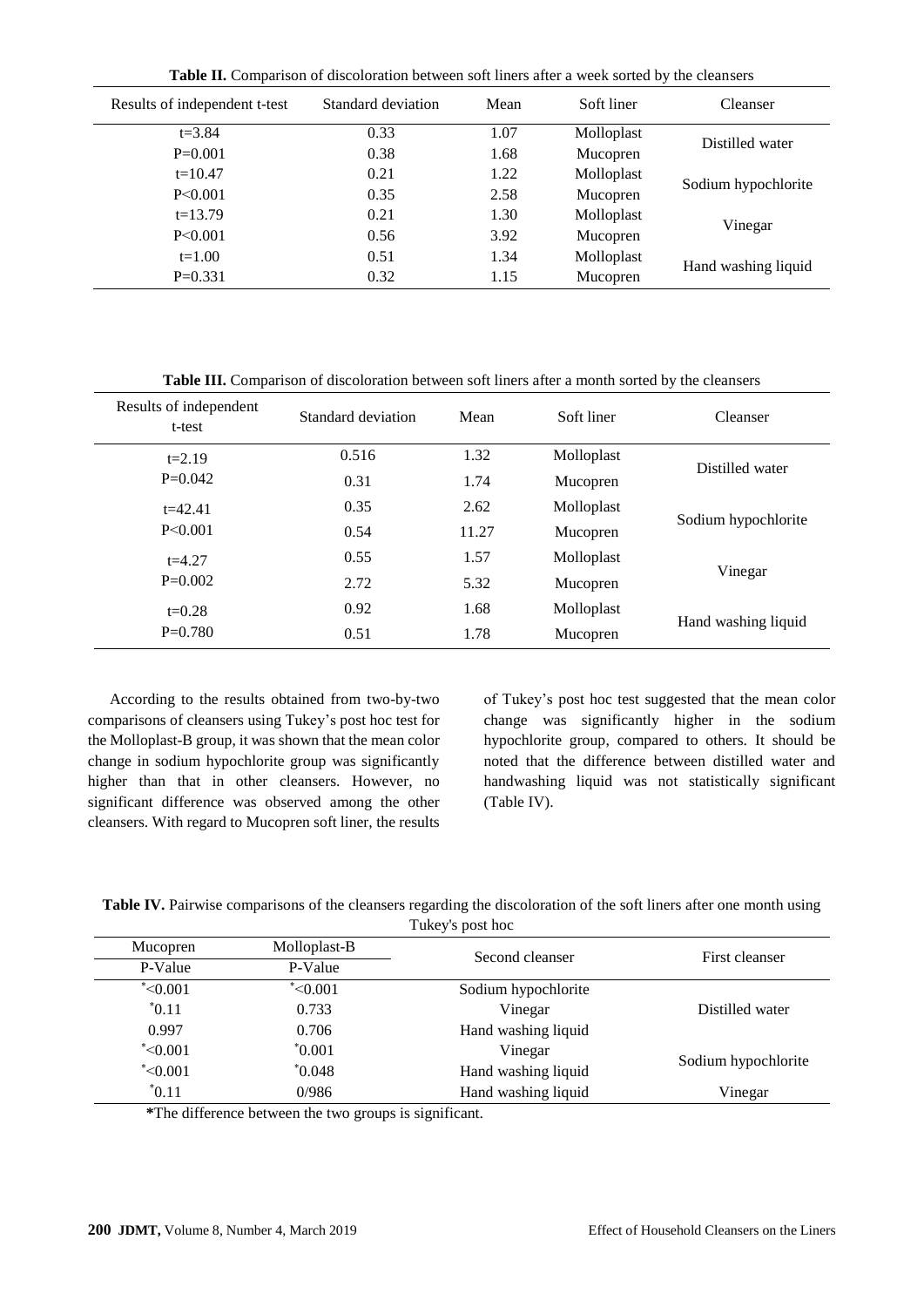

**Figure 3.** Effect of cleansers on the discoloration of Molloplast-B soft liner based on time



**Figure 4.** Effect of cleansers on the discoloration of Mucopren soft liner based on time

## **Discussion**

The process of denture cleaning is an important aspect of oral hygiene since denture is a place for the accumulation of food and also the growth of bacteria and fungi. This condition is aggravated in soft liners due to their increased porosity. In order to prevent these problems, the utilization of chemical cleansers is considered a matter of importance (2, 19). Moreover, mechanical methods are not effective enough to reduce the number of microorganisms solely, and the use of cleansers can affect the mechanical and chemical properties of the soft liners. Therefore, it is necessary to choose a suitable and ideal cleanser to reduce the number of possible changes (20).

Sodium hypochlorite (i.e., diluted home bleachers) is effectively utilized in cleaning dentures by removing plaque and mild stains which is able to break the bond of organisms to the denture. High concentrations of sodium hypochlorite solution can cause discoloration of the denture in the long term. Diluted acids, such as citric acid or household vinegar are used to clean the residues, disinfect wounds, as well as control the inflammatory

processes of the oropharynx and anti-fungal solutions (12, 21).

With this background in mind, this study aimed to investigate the effect of these common, accessible, and affordable household cleaners. These cleansers are relatively easy to be utilized and are employed by most of the people (22), whereas the utilization of denture cleansers which have been assessed in most of the studies (4, 18, 23) is limited due to lack of information, high prices, and also low accessibility (10). In this study, the concentration of cleansers and the duration of immersion were determined based on the previous studies (13, 17, 18).

This study employed the CIE Lab system due to its wide use to assess color variations based on the recommendations by the American Diabetes Association. Color variations are demonstrated by ∆E in this system (2).

Based on this classification, after a week, the amount of color change was at a clinically acceptable level (∆E=2.58) in Mucopren soft liners using a 2.5% sodium hypochlorite solution. In a study conducted by Pisani et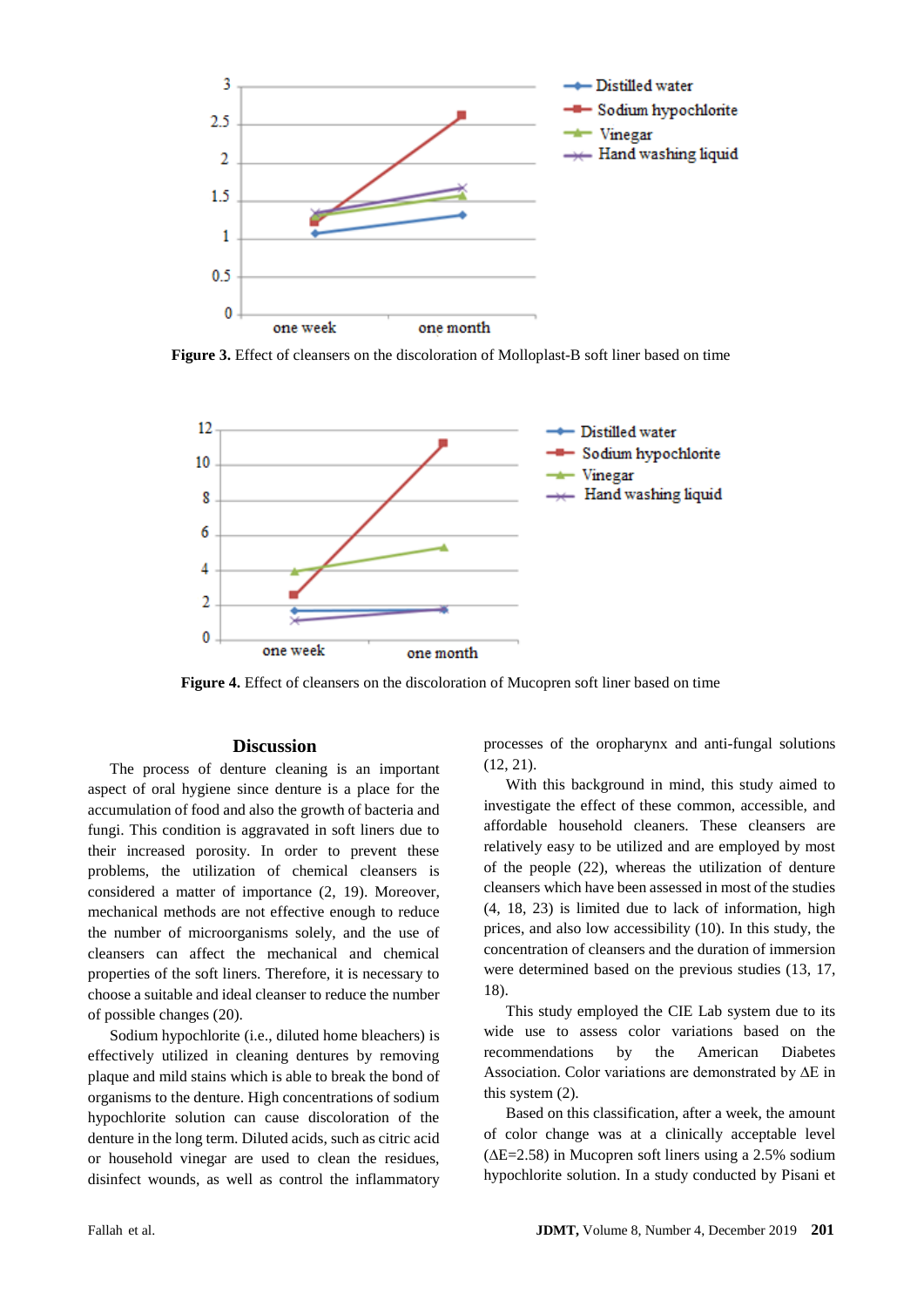al. (3), the amount of color change was at a good level  $(\Delta E=1.83)$  after one week of immersion in 1% hypochlorite sodium. Moreover, after one month in our study, the amount of color change in this solution was in the mismatch level which was clinically significant (∆E=11.27). These results are in accordance with the findings of a study performed by Pisani et al. (3) (∆E=5.17). The observed differences between these two studies regarding ∆E might be attributed to the concentration of sodium hypochlorite and the duration of immersion. In the present study, the highest color change in both soft liners was observed in sodium hypochlorite solution which is in accordance with the results obtained from a study by Pisani et al. (3).

An important factor in discoloration caused by sodium hypochlorite is the temperature of the solution. According to Devlin et al. (24), the number of discoloration increases as the temperature rises. Therefore, one of the reasons for variations among different studies can be attributed to diversities in chemical interactions at different temperatures. Accordingly, in order to prevent such interactions and also considering the fact that cleansers are normally used in the room temperature, the immersion method was employed in the room temperature.

In this study, in all cleansers, except hand washing liquid, the number of discoloration in self-cure silicone soft liners was significantly higher than that in the heatcured silicon soft liners. There was also no significant difference regarding discoloration among all cleansers, except sodium hypochlorite in heat-cured silicone soft liners, whereas the color change of self-cured soft liners was significant in cleansers. Therefore, based on these findings, the application of heat-cured resins is recommended due to more stability of color. These results are in line with the findings of studies conducted by Anil et al. (25), Yanikog˘lu et al. (26) and Jin et al. (23).

Soft liner discoloration depends on internal and external factors. The internal discoloration occurs in the liner's polymer matrix due to physical and chemical reactions and external discoloration relates to the absorption of external stains and coarseness of the related surface (27). In the present study, all samples were finished to eliminate the superficial coarseness and had smooth surfaces. The reason behind the significant difference between the color of these two auto polymerized and heat-cured soft liners is due to the high rate of polymerization in heat-cured liners (26). Therefore, based on the results of this study, the employment of heat-cured soft liners is more recommended because they are less susceptible to discoloration.

The handwashing liquid used in this study led to little discoloration in both soft liners which is clinically acceptable. Due to the lack of similar studies regarding the effect of this cleanser on liners, this study can prepare the ground for further studies regarding the effect of this cleaner on the prevention of colonization of bacteria and fungi on the denture's surface, the strength of bond with acryl, and also other important properties of the liners. Despite the lack of similar studies, the main component of this cleanser is Sodium Lauryl Sulfate (SLS) which is similar to the Clinsodent® denture cleanser which was used in the studies performed by Kumar et al. (11) and Dhamande et al. (28). The results of these two studies suggested that this cleanser (i.e., Clinsodent®) effectively reduced the activity of fungi, especially Candida which was related to the presence of SLS in this cleanser.

The major limitation of this study was the in-vitro situation. Patients do not regularly clean their dentures, whereas this happens routinely in an in-vitro situation. Therefore, clinical findings must be less than what is observed in the in-vitro situation. Another limitation is the difference between the concentrations of solutions used by the patients. Moreover, this study only investigated the change of color in soft liners, whereas other important features, such as surface roughness, bonding strength to the acryl, and viscoelastic and antimicrobial properties of cleansers which are issues of clinical interest have not been investigated in this study.

## **Conclusion**

It can be concluded that the mean number of discoloration in all cleansers was higher in the Mucopren group, compared to Molloplast-B. Moreover, the highest amount of color change in both soft liners was observed in sodium hypochlorite and the lowest change was observed using vinegar in the Molloplast-B group.

Additionally, the mean number of discoloration after a period of one month was only in Mucopren soft liners which were immersed in sodium hypochlorite or vinegar which was clinically significant.

## **Acknowledgment**

The authors extend their gratitude to Bojnourd University of Medical Sciences for their contribution in conducting this study.

## **Conflicts of interest**

None declared.

## **References**

1. Garg A, Shenoy KK. A comparative evaluation of effect on water sorption and solubility of a temporary soft denture liner material when stored either in distilled water, 5.25% sodium hypochlorite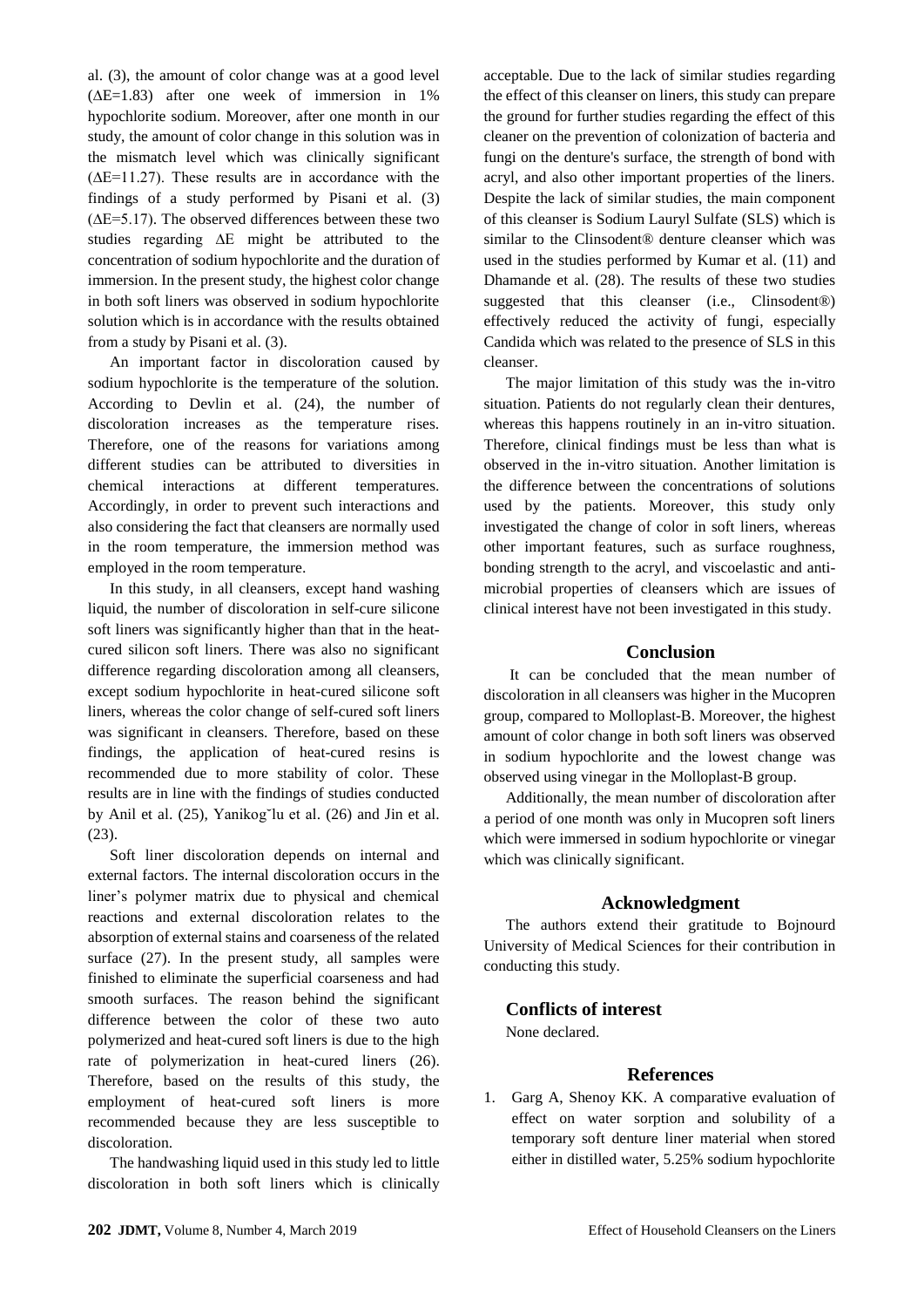or artificial saliva: An in vitro study. J Indian Prosthodont Soc. 2016;16(1):53-62.

- 2. Alaa'a MS. Effect of 5.25% sodium hypochlorite on color stability of acrylic and silicone based soft liners and a denture base acrylic resin. J Indian Prosthodont Soc. 2014;14(2):179-86.
- 3. Pisani MX, da Silva CHL, Paranhos HFO, Souza RF, Macedo AP. Evaluation of experimental cleanser solution of Ricinus communis: effect on soft denture liner properties. Gerodontology. 2012;29(2):179-85.
- 4. Niarchou A, Ntala P, Pantopoulos A, Polyzois G, Frangou M. Effect of immersion cleansing in color stability and hardness of soft denture reliners. J Craniofac Surg. 2012;23(2):426-9.
- 5. Ergun G, Nagas IC. Color stability of silicone or acrylic denture liners: an in vitro investigation. Eur J Dent. 2007;1(3):144-51.
- 6. Brożek R, Koczorowski R, Rogalewicz R, Voelkel A, Czarnecka B, Nicholson JW. Effect of denture cleansers on chemical and mechanical behavior of selected soft lining materials. Dent. Mater. 2011;27(3):281-90.
- 7. Moffa EB, Giampaolo ET, Izumida FE, Pavarina AC, Machado AL, Vergani CE. Colour stability of relined dentures after chemical disinfection. A randomised clinical trial. J Dent. 2011;39(3):65-71.
- 8. Mutluay MM, Tezvergil-Mutluay A. The influence of cyclic stress on surface properties of soft liners. Odontology. 2017;105(2):214-21.
- 9. Porwal A, Khandelwal M, Punia V, Sharma V. Effect of denture cleansers on color stability, surface roughness, and hardness of different denture base resins. J Indian Prosthodont Soc. 2017;17(1):61-67.
- 10. Peracini A, Davi LR, de Queiroz Ribeiro N, de Souza RF, da Silva CHL, Paranhos HdFO. Effect of denture cleansers on physical properties of heatpolymerized acrylic resin. J prosthodont Res. 2010;54(2):78-83.
- 11. Kumar MN, Thippeswamy H, Swamy KR, Gujjari AK. Efficacy of commercial and household denture cleansers against Candida albicans adherent to acrylic denture base resin: An in vitro study. Indian J Dent Res. 2012;23(1):39-42.
- 12. Poorshahab MS. Comparison Of The Influence Of 3 Types Of Denture Cleanser On Color Change Of Acrylic Resin Of Denture Base. Res Dent Sci. 2012;9(1):15-19.
- 13. Hafezeqoran A, Ghanizadeh M, Rahbar M, Koodaryan R. Effect of Denture Cleansers on the Color Changes of Thermoplastic Denture Base Material. J Int Oral Health. 2016;8(6):716-719.
- 14. Pisani MX, Leite VMF, Badaró MM, Malheiros-Segundo AdL, Paranhos HdFdO, Silva CHLd. Soft denture liners and sodium perborate: sorption,

solubility and color change. Braz J Oral Sci. 2015;14(3):219-223.

- 15. de Luna Malheiros-Segundo A, Pisani MX, Paranhos HdFO, de Souza RF, Silva-Lovato CH. Effect of a denture cleanser on hardness, roughness and tensile bond strength of denture liners. Braz J Oral Sci. 2016.7(26):1596-1601.
- 16. Meşe A. Effect of denture cleansers on the hardness of heat-or auto-cured acrylic-or silicone-based soft denture liners. Am J Dent. 2007;20(6):411-5.
- 17. Hollis S, Eisenbeisz E, Versluis A. Color stability of denture resins after staining and exposure to cleansing agents. J Prosthet Dent. 2015;114(5):709- 14.
- 18. Saraç D, Saraç YŞ, Kurt M, Yüzbaşioğlu E. The effectiveness of denture cleansers on soft denture liners colored by food colorant solutions. J Prosthodont. 2007;16(3):185-91.
- 19. Kiesow A, Sarembe S, Pizzey RL, Axe AS, Bradshaw DJ. Material compatibility and antimicrobial activity of consumer products commonly used to clean dentures. J prosthet dent. 2016;115(2):189-98.
- 20. Cakan U, Kara O, Kara HB. Effects of various denture cleansers on surface roughness of hard permanent reline resins. Dent. Mater. J. 2015.34(2):246-51.
- 21. Zarb GA, Hobkirk J, Eckert S, Jacob R. Prosthodontic Treatment for Edentulous Patients-E-Book: Complete Dentures and Implant-Supported Prostheses. 13nded. St. Louis, Missouri: Elsevier Health Sciences; 2013.P.420.
- 22. Jafari AA, Falah-Tafti A, Lotfi-Kamran MH, Zahraeii A, Kazemi A. Vinegar as a removing agent of Candida albicans from acrylic resin plates. Jundishapur J Microbiol. 2012;5(2):388-392.
- 23. Jin C, Nikawa H, Makihira S, Hamada T, Furukawa M, Murata H. Changes in surface roughness and colour stability of soft denture lining materials caused by denture cleansers. J. Oral Rehabil. 2003;30(2):125-30.
- 24. Devlin H, Kaushik P. The effect of water absorption on acrylic surface properties. J Prosthodont. 2005;14(4):233-238.
- 25. Anil N, Hekimoglu C, Sahin S. Color stability of heat-polymerized and autopolymerized soft denture liners. J. prosthet dent. 1999;81(4):481-484.
- 26. Yanıkoğlu N, Denizoğlu S, Ceylan G, Meral K. Evaluation of colour change of resilient liner materials in different solutions. Mater. Res Innovations. 2009;13(2):103-6.
- 27. Palasuk J, Kaewkumnerd D, Sangchanpakdee K, Saengkhiaw T, Yuthavong S, Jittapiromsak N. Effect of Denture Cleaning Solutions on Water